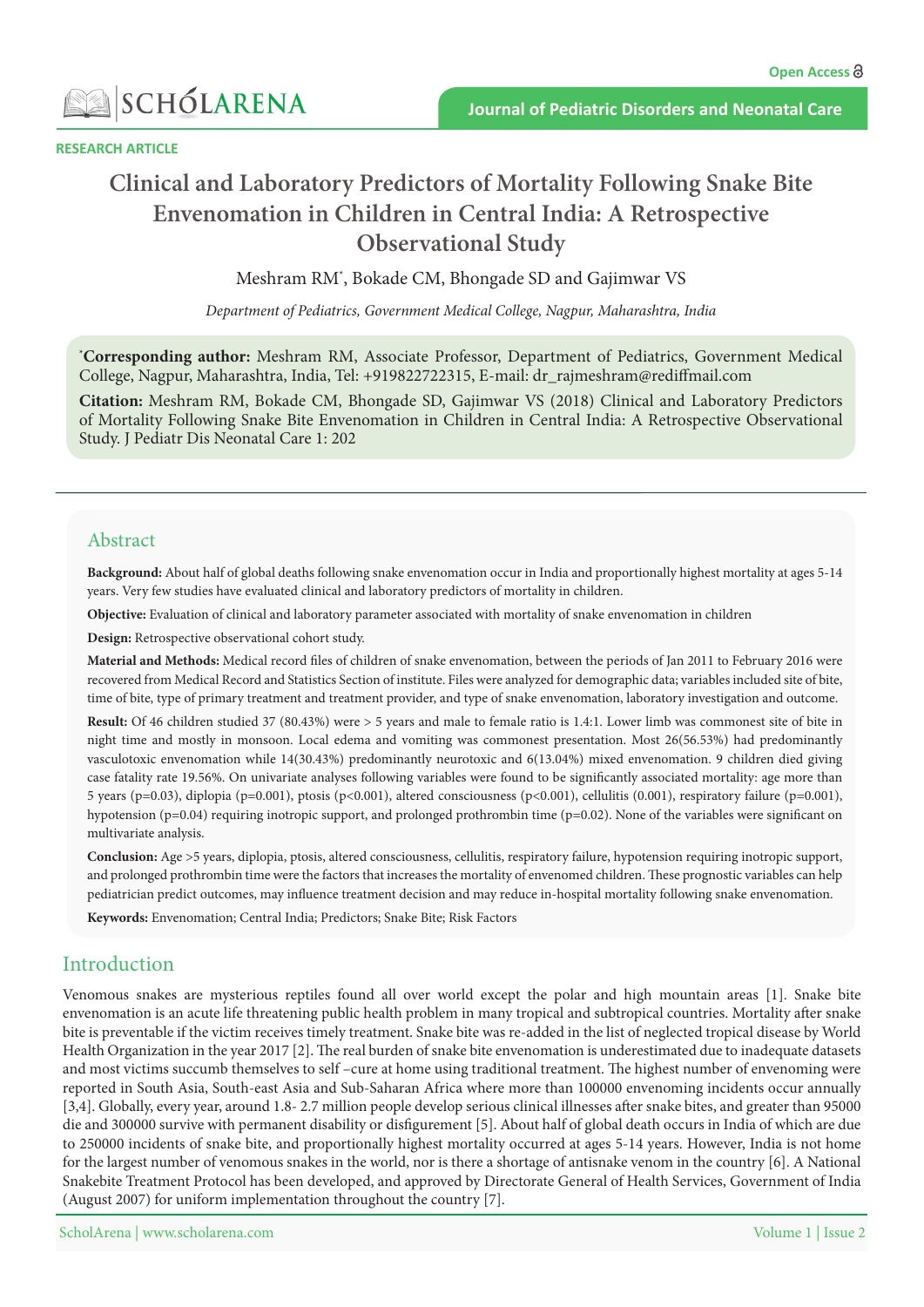Several studies have evaluated the demographic characteristic, clinical profile and outcome of snake envenomation in children, and most of the studies in adults have evaluated clinical and laboratory predictors of mortality in adult but there are very few studies in pediatric population [8-18]. Therefore, we undertook this study with the objective of evaluation of clinical and laboratory parameters associated with mortality in children with snake envenomation. Such information would help in identifying children who need urgent referral from the primary care level and deciding the extent of support required in children admitted with snake envenomation in referral centre.

# Material and Method

This cohort of snake bite cases were retrospectively studied at one of the largest tertiary care & referral hospital that provide care to underprivileged, socioeconomically deprived population of central India from Jan 2011 to December 2016. As required by the government of Maharashtra, all snake bites were classified as medico-legal cases, and their records were kept separately in medical record section. After retrieving the registration number, the medical records were obtained from the medical case files from the Medical Record Section and Statistical Service of the institute. After approval from Institutional Ethics Committee, data were collected on pre-designed Proforma for this study. We reviewed all the relevant data needed for our analysis. Besides demographic data, the analyzed variables included site of bite, time of bite, type of primary treatment and treatment provider, type of snake poison, whether cases had been directly admitted to this hospital or referred from other health centers, time interval between snake bite and hospitalization, common symptoms suggestive of hematotoxicity, myotoxicity and neurotoxicity, local symptoms including fang marks, condition of wound and initiation of treatment.

Cases where the patients were discharged against medical advised were excluded. Cases of unknown bites in the absence of fang marks or any other symptoms not suggestive of venomous snake bites were also excluded.

Detailed systemic and local examinations findings were recorded in all patients. Routine and specific investigations were done, these includes complete hemogram, platelet count, peripheral smear, renal function test, liver function test, urine examination (protein, blood, hemoglobin, myoglobulin), bleeding time, clotting time. Specific investigation includes serum electrolytes, prothrombin time, activated prothrombin time and electrocardiogram in some patients.

All patients were treated as per protocol [7]. Neostigmine along with atropine was administered to patients with neuroparalysis till reversal of neurotoxic manifestation. All patients were studied for complication during hospital stay. Blood/platelet transfusion, ventilatory support and dialysis were carried out as and when indicated. Patients developing severe cellulitis received appropriate antibiotics and anti-inflammatory agents.

#### **Statistical Analysis**

The data was entered into Microsoft excel sheet and analysis was done by using software STATA version 14. Quantitative data were presented as mean ± SD while, qualitative data were expressed in frequency and percentages. Continuous variables were compared between survival and non-survival by performing independent "t" test for normalized data and Mann-Whitney test for non-normalized data. Categorical variables were compared by Chi-squre test. For small numbers Fischer Exact test was used wherever applicable. Multiple logistic regressions were performed to identify significant risk factors of mortality. Adjusted odds ratio and 95% confidence interval were calculated. A P value of less than 0.05 was considered as statistically significance.

#### Result

# Demographic Characteristic

Eighty patients of snake bites were admitted, of which 34 did not show any signs of envenomation and were excluded from the study. Forty six patients had signs of envenomation and were included in study. Thirty seven (80.43%) patients were more than 5 years of age with mean age  $7.52 \pm 0.70$  years. The male to female ratio was 1.4:1. Most of them  $(67.40%)$  were from rural areas and lower socioeconomic class where toilet facilities was not available and had faced electric load shedding at night time and so most of bites were 31(65.40%) in night time & lower limb was the commonest site of bite (Table 1). Maximum number of patients were admitted in monsoon 29(63.04%), followed by summer 8 (17.39%), post monsoon 5 (10.87%) and winter.

Most of the children received primary treatment from Medical personnel but 6.52% from village health healer and only 36.96% received ASV, tourniquet application 2.17% as a primary treatment. 52.17% children received primary treatment within 1 hour and were admitted in institute within 6 hours of bite.

| Variable                    | With envenomation $(n=46)$ ,<br>$\%$ |
|-----------------------------|--------------------------------------|
| Age (years) (mean $\pm$ SD) | $7.52 + 0.70$                        |
| Male gender                 | 27(58.70)                            |
| Time of bite (night)        | 30(65.21)                            |
| Residence (Rural)           | 31(67.40)                            |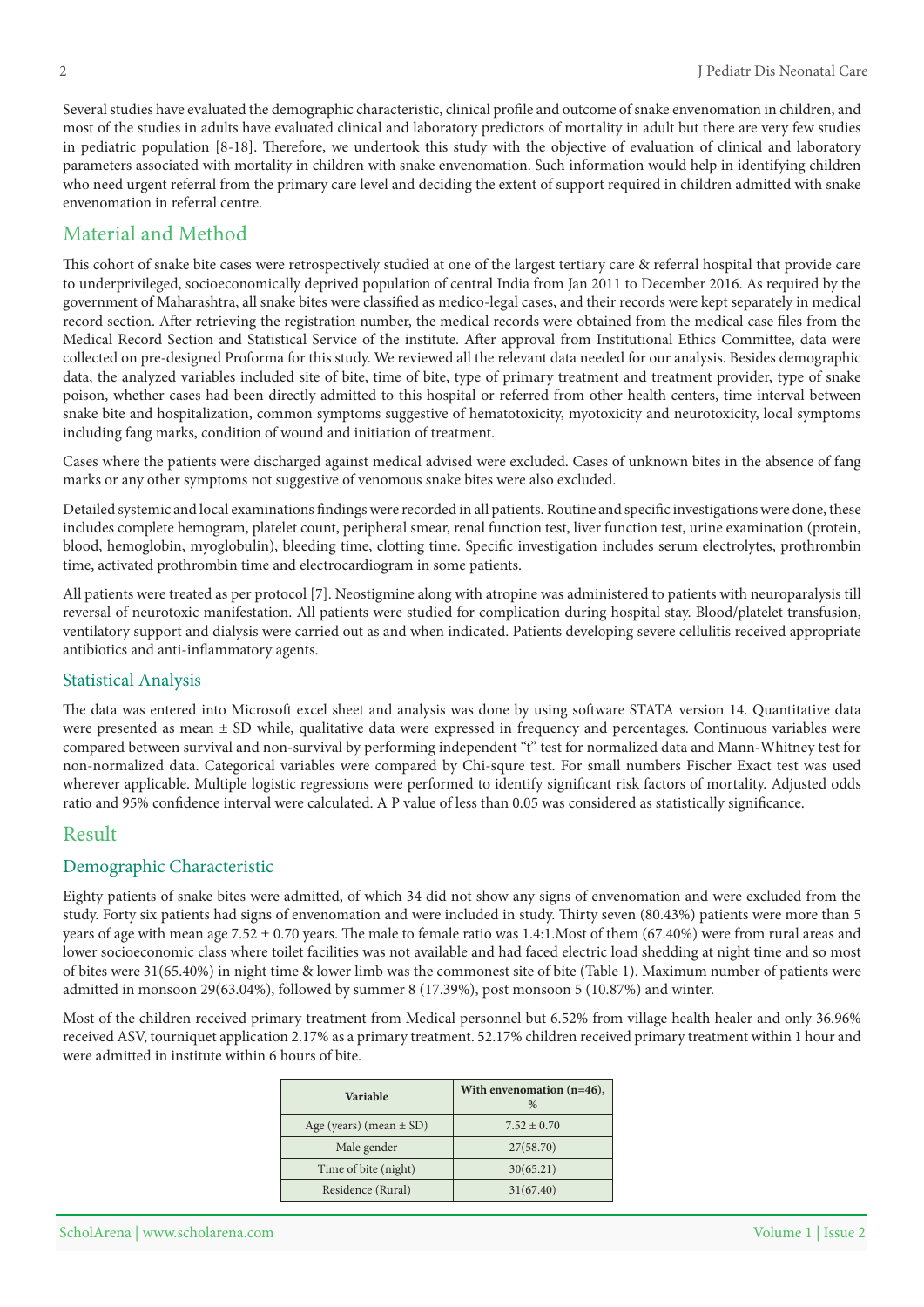| Variable                           | With envenomation $(n=46)$ ,<br>$\%$ |  |  |
|------------------------------------|--------------------------------------|--|--|
| Socioeconomic status               |                                      |  |  |
| Middle                             | 14(30.43)                            |  |  |
| Lower                              | 32(69.57)                            |  |  |
| Toilet facility (yes)              | 36(78.26)                            |  |  |
| Electric load shedding (yes)       | 24 (52.17)                           |  |  |
| Site of bite                       |                                      |  |  |
| Upper limb                         | 17(36.96)                            |  |  |
| Lower limb                         | 29(63.04)                            |  |  |
| Primary treatment provider         |                                      |  |  |
| Medical person                     | 34(73.91)                            |  |  |
| Paramedical staff                  | 9(19.56)                             |  |  |
| Village health healer              | 3(06.52)                             |  |  |
| Type of primary treatment          |                                      |  |  |
| Tourniquet application             | 1(2.17)                              |  |  |
| <b>ASV</b>                         | 17(36.96)                            |  |  |
| Tetanus Toxoid                     | 41(89.13)                            |  |  |
| Primary treatment <1hr of bite     | 24(52.17)                            |  |  |
| Primary treatment >1hr of bite     | 22(47.83)                            |  |  |
| Admission <6Hrs of bite            | 25(54.35)                            |  |  |
| Admission >6Hrs of bite            | 21(45.65)                            |  |  |
| Sign and symptoms at admission     |                                      |  |  |
| Local edema                        | 30(65.20)                            |  |  |
| Local pain                         | 20(43.48)                            |  |  |
| Vomiting                           | 30(65.21)                            |  |  |
| Diplopia                           | 7(15.22)                             |  |  |
| Altered consciousness              | 10 (27.74)                           |  |  |
| Ptosis                             | 5(10.87)                             |  |  |
| Cellulitis                         | 22(47.83)                            |  |  |
| Hypotension                        | 6(13.04)                             |  |  |
| Respiratory paralysis              | 4(8.70)                              |  |  |
| Acute renal failure                | 5(10.87)                             |  |  |
| <b>Type of envenomation</b>        |                                      |  |  |
| Predominantly vasculotoxic         | 26 (56.53)                           |  |  |
| Predominantly neurotoxic           | 14(30.43)                            |  |  |
| Mixed                              | 6(13.04)                             |  |  |
| Investigation                      |                                      |  |  |
| Admission Hb% (mean $\pm$ SD)      | $10.97 \pm 2.68$                     |  |  |
| $INR$ (mean $\pm$ SD)              | $1.15 \pm 0.06$                      |  |  |
| Creatinine (mg/dl) (mean $\pm$ SD) | $0.79 \pm 0.21$                      |  |  |
| PT (sec) (mean $\pm$ SD)           | $14.22 \pm 0.70$                     |  |  |
| $PTTK$ (sec) (mean $\pm$ SD)       | $26.03 \pm 3.53$                     |  |  |
| Outcome                            |                                      |  |  |
| Discharge                          | 37(80.43)                            |  |  |
| Death                              | 9(19.57)                             |  |  |
| <b>Hospital</b> stay               |                                      |  |  |
| Length of stay (days)              | $1 - 31$                             |  |  |
| Mean stay (days) (mean $\pm$ SD)   | $11 \pm 5.65$                        |  |  |

Table 1: Baseline characteristics, clinical, laboratory features, treat-<br>ment and outcome of children with snake envenomation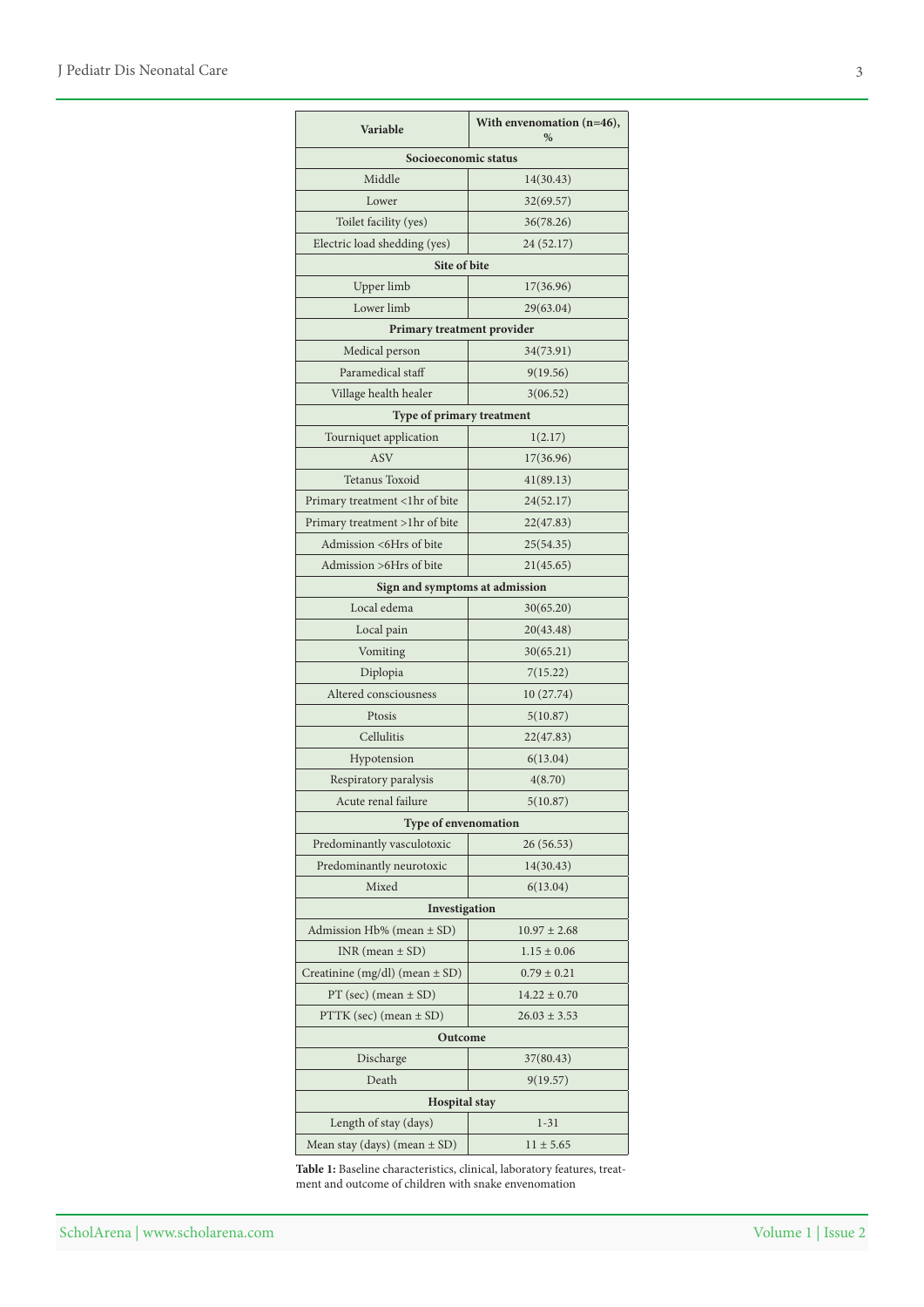#### Clinical Presentation and Complications

Local edema and vomiting was the commonest presentation followed by local pain in 43.48% in vasculotoxic and neurotoxic bite but altered consciousness (27.74%), diplopia (15.22%), and ptosis (10.87%) in neurotoxic bite. Cellulitis was the most common complication. Hypotension and acute renal failure was observed in vasculotoxic envenomation and respiratory failure in neurotoxic bite.

#### Outcome

Of the 46 children, 9(19.56%) died. Out of 9 children who died, four had predominantly vasculotoxic envenomation and died of acute renal failure and refractory shock. Three children with predominantly neurotoxic envenomation died due to raised intracranial pressure and respiratory paralysis. Two children of mixed presentation who died due to disseminated intravascular coagulopathy and refractory shock.

#### Risk Factor for Poor Outcome:

On univariate analysis, the following variables were found to be significantly associated with mortality: age more than 5 years, diplopia, altered consciousness, ptosis, cellulitis, hypotension, and respiratory failure and prothrombin time (Table 2). On multivariate logistic regression of all variables included in the univariate analysis, we did found any risk independent risk factors significantly associated with mortality (Table 3). Other variables were dropped because of co-linearity.

| <b>Variables</b><br>Non-survival $(n=9)$ |                                   | <b>Survival</b><br>P Value<br>$(n=37)$ |         |  |
|------------------------------------------|-----------------------------------|----------------------------------------|---------|--|
| Age (mean $\pm$ SD)                      | $6 \pm 3.42$                      | $7.89 \pm 1.41$                        | 0.01    |  |
| Age $\geq$ 5years                        | 5(55.55)                          | 32(86.49)                              | 0.03    |  |
| Male gender                              | 7(77.78)                          | 20(54.05)                              | 0.39    |  |
|                                          | <b>Primary Treatment provider</b> |                                        |         |  |
| Medical person                           | 7(77.78)                          | 27(72.97)                              | 1.00    |  |
| Paramedical staff                        | 1(11.11)                          | 8(21.62)                               | 0.80    |  |
| Village Health Healer                    | 1(11.11)                          | 2(5.41)                                |         |  |
|                                          | Type of primary treatment         |                                        |         |  |
| Tourniquet application                   | 1(11.11)                          | 00                                     |         |  |
| <b>ASV</b>                               | 5(55.55)                          | 12(32.43)                              | 0.19    |  |
| Tetanus Toxoid                           | 7(77.78)                          | 34(91.89)                              | 0.19    |  |
| Primary treatment <1hr of<br>bite        | 3(33.33)                          | 21(56.76)                              | 0.20    |  |
| Primary treatment >1hr of<br>bite        | 6(66.67)                          | 16(43.24)                              | 0.20    |  |
| Admission <6Hrs of bite                  | 6(66.67)                          | 19(51.35)                              | 0.40    |  |
| Admission > 6Hrs of bite                 | 3(33.33)<br>18(48.65)             |                                        | 0.40    |  |
| Local edema                              | 7(77.78)<br>28(75.67)             |                                        | 0.89    |  |
| Vomiting                                 | 6(66.67)                          | 20(54.05)                              | 0.49    |  |
| Diplopia                                 | 7(77.78)                          | 8(21.62)                               | 0.001   |  |
| Altered consciousness                    | 9(100)                            | 12(32.43)                              | < 0.001 |  |
| Ptosis                                   | 9(100)                            | 12(32.43)                              | < 0.001 |  |
| Cellulitis                               | 2(22.22)                          | 29(78.38)                              | 0.001   |  |
| Hypotension                              | 3(33.33)<br>3(8.10)               |                                        | 0.04    |  |
| Respiratory failure                      | 8(88.89)                          | 11(29.73)                              | 0.001   |  |
| Acute renal failure                      | 3(33.33)                          | 5(13.51)                               | 0.15    |  |
| Type of envenomation                     |                                   |                                        |         |  |
| Predominantly vasculotoxic               | 4(44.44)                          | 22(59.46)                              | 0.41    |  |
| Predominantly neurotoxic                 | 3(33.33)                          | 11(29.73)                              | 0.83    |  |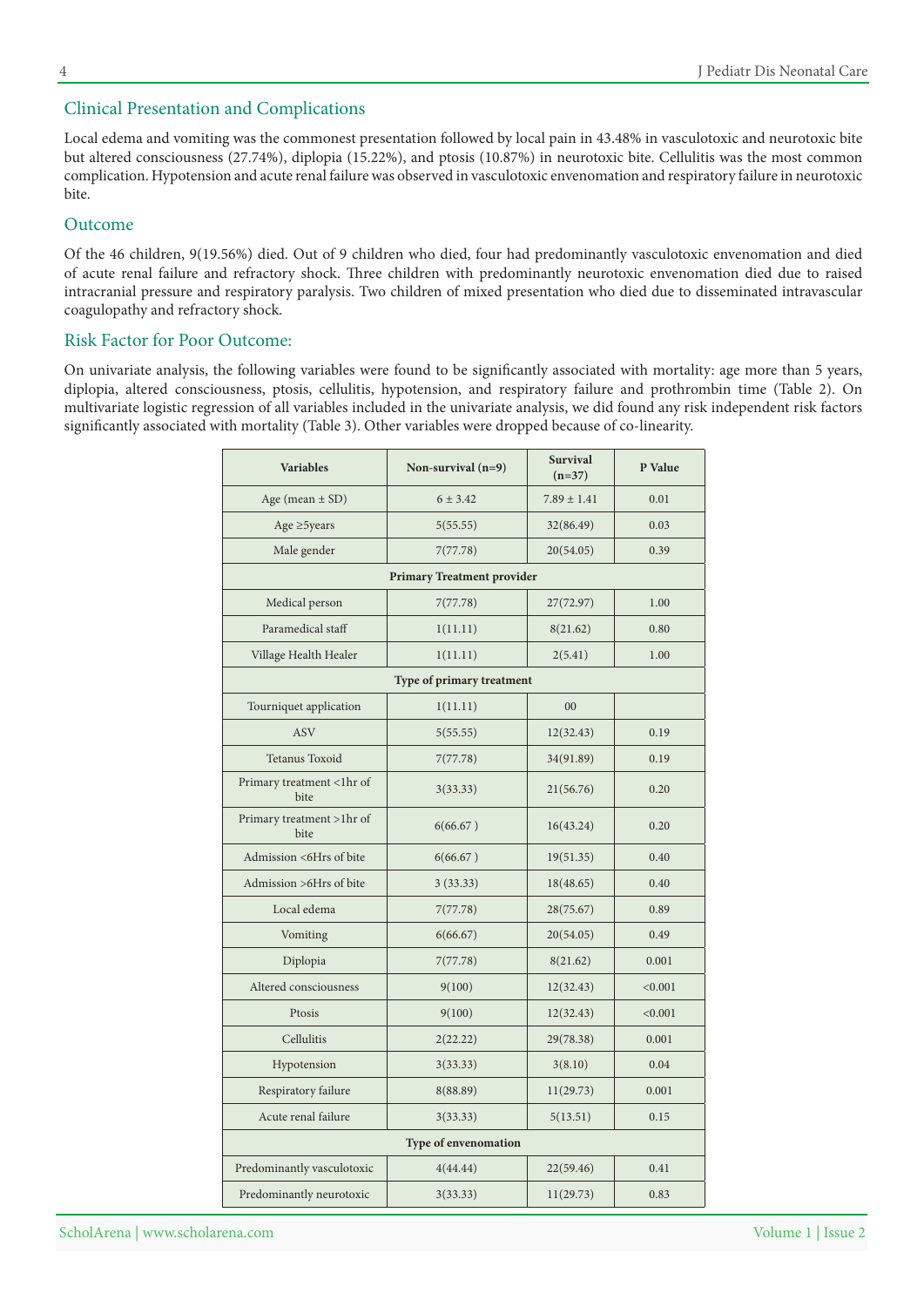| <b>Variables</b>      | Non-survival $(n=9)$ | <b>Survival</b><br>$(n=37)$ | P Value |  |
|-----------------------|----------------------|-----------------------------|---------|--|
| Mixed                 | 2(22.22)             | 4(11.76)                    | 0.36    |  |
| Investigation         |                      |                             |         |  |
| Admission Hb%         | $10.96 \pm 1.10$     | $10.68 + 2.82$              | 0.77    |  |
| <b>INR</b>            | $1.2 \pm 0.07$       | $1.2 \pm 0.07$              | 1.00    |  |
| PT (sec)              | $15.56 \pm 2.37$     | $14.68 \pm 0.1$             | 0.02    |  |
| PTTK(sec)             | $26.22 + 1.68$       | $26.69 \pm 2.82$            | 0.63    |  |
| Creatinine(mg/dl)     | $0.95 \pm 0.5$       | $0.8 \pm 0.14$              | 0.11    |  |
| Length of $stay/day)$ | $1 - 15$             | $1 - 31$                    |         |  |
| Mean stay (days)      | $4.43 + 4.43$        | $5.86 \pm 5.13$             | 0.12    |  |

ASV: Anti Snake Venom: INR: International Normalized Ratio: PT: Prothrombin time:

PTTK: Partially Activated Prothrombin Time

Table 2: Univariate logistic regression of factors affecting outcome in children with systemic envenomation

| <b>Variables</b>          | Non-survival     | <b>Survival</b>    | <b>Adjusted OR</b><br>$(95\% \text{ CI})$ | P value |
|---------------------------|------------------|--------------------|-------------------------------------------|---------|
| Age $>5$ years            | 5(55.55)         | 32(86.49)          | $0.35(0.01 - 7.11)$                       | 0.497   |
| Diplopia                  | 7(77.78)         | 8(21.62)           | $2.45(6.12 - 47.83)$                      | 0.553   |
| Hypotension               | 3(33.33)         | 03(8.10)           | 164.58(0.05-119.07)                       | 0.307   |
| Cellulitis                | 2(22.22)         | 29(78.38)          | $0.049(0.00-165.72)$                      | 0.468   |
| Prothrombin<br>Time (Sec) | $15.56 \pm 2.37$ | $14.68 \pm$<br>0.1 | $0.59(0.28-1.23)$                         | 0.161   |

Table 3: Multiple logistic regressions of factors for predictors associated with outcome with snake envenomation.

# Discussion

Snake envenomation is an important global public health problem in rural tropics except for a few islands, high altitude and frozen environment [1,3]. In India, of the 216 species of snakes found; 52 species are reported to be poisonous and constitutes about 5% of all injury deaths and nearly 0.5% of all deaths [6]. The snake bite mortality is more than 30 folds higher than reported because of underreporting due to most deaths occurring outside health facilities treated by traditional village health healers, lack of transport facilities, electric load shedding in night times, lack of toilet facilities, religious customs. Children are more prone for severe envenomation and mortality due to larger body surface area, smaller extracellular fluid volume, and less protein to bind the circulating venom [19]. Most of the studies in central India evaluated predictors of outcome following snake envenomation in adult but to best of our knowledge ours is the first study evaluating clinical and laboratory predictors of mortality in snake envenomation.

In present study, most of the children were from rural areas of lower socioeconomic class and lower limb was the commonest site of bite. The clinical profile of enrolled children including clinical features, type of envenomation was comparable to previously reported studies in children from India [8,9,18]. The mortality rate in our study was 19.56% which was higher than reported by Sharma, et al. from North India (13.3%), Sankar, et al. (13%) and Jayakrishnan, et al. (10.3%) from South India. Chaudhari, et al. reported higher (22.3%) mortality from same institute on adult population. Such a high mortality might be due to rural population facing electric load shedding problem and lack of transport facility in night times, receiving primary treatment from village health healer, delayed reach to hospital and poor knowledge about, and experience in management of snake bite at primary health centers [20]. Similar observations were also reported by Bawaskar, et al. [21].

On analyzing the determinants of poor outcome, we found that the age more than 5 years was significantly associated with mortality in contrast to Sankar, *et al.* who reported that younger age group had higher mortality. This might be due to the fact that in our cohort most of the children were more than 5 years age group. Our finding are in concordance with Krishnamurty, et al. who observed acute kidney injury was more common in children of more than 5 years age group children in Russell's viper envenomation [22]. Other factors like gender, nocturnal bite, site of bite, primary treatment provider, time from bite to primary treatment and hospitalization did not found statistically significant association with mortality. Various authors reported significant higher mortality in patient with male gender, nocturnal bite, home to hospital distance, bite to hospital time, bite to injection time, rural population, walking for more than 1km after bite in children and adult population  $[13-16,20,23,24]$ .

In present study, 56.53% children were predominantly vasculotoxic, 30.43% predominantly neurotoxic and 13.04% combined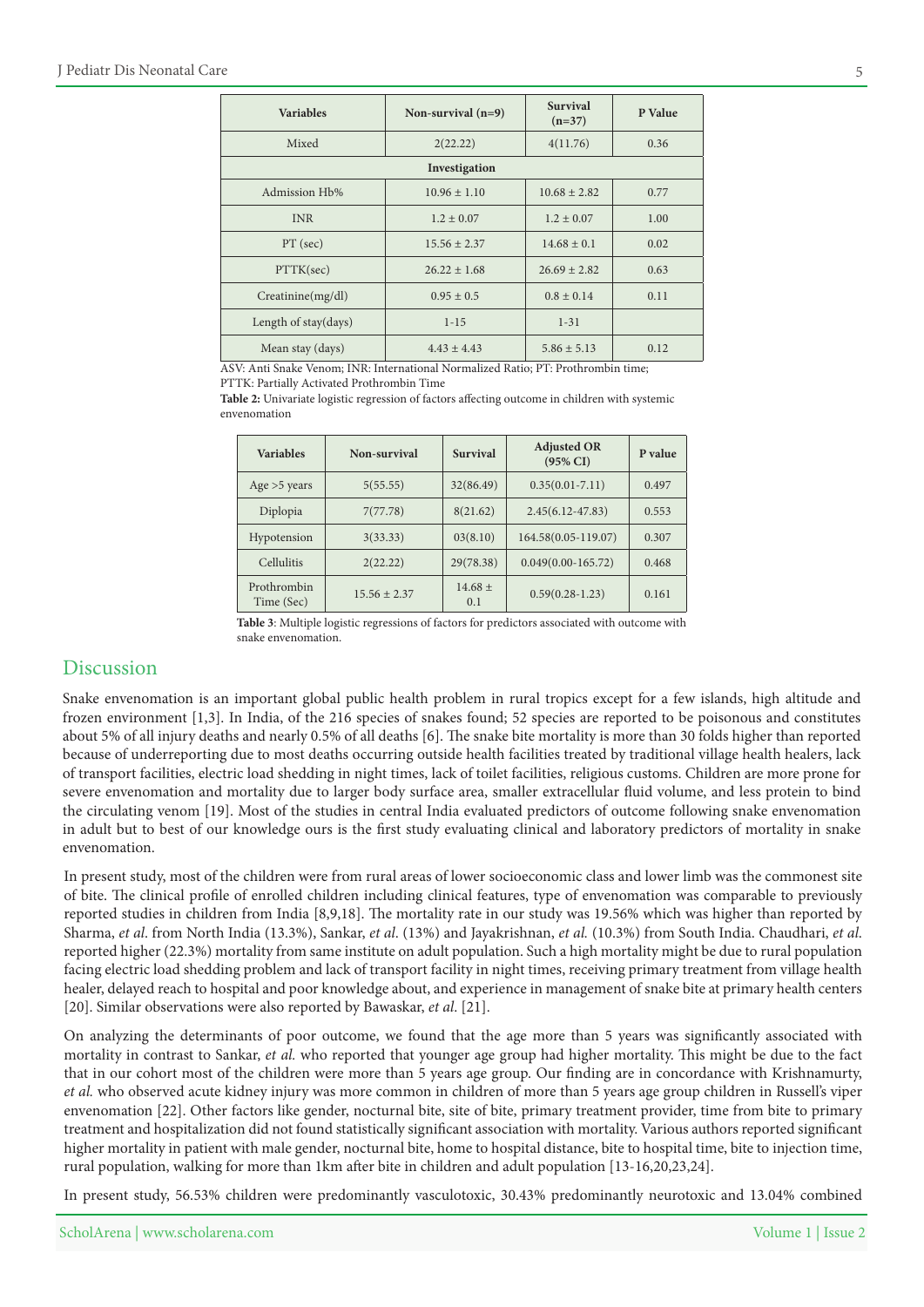vasculotoxic and neurotoxic type of envenomation. Similar type of distribution of envenomation was recently reported by Jayakrishnan, et al. from South India. Though, local edema, local pain and vomiting were most common presentation but these were not significantly associated with mortality. Children who presented with neurotoxic envenomation like diplopia, ptosis and altered consciousness were significantly associated with mortality. Commonest neurotoxic snake is cobra in our area and most of the authors in central India reported higher mortality in cobra bite in compared to vasculotoxic in north India [13,20]. Sharma, et al. observed neurotoxic envenomation, children presented with diplopia, ptosis had higher complication and mortality in children, likewise Pore et al. Kalantri, et al. and Chaudhari, et al. reported similar observation in adult population.

Cellulitis and respiratory failure were observed in neurotoxic envenomation and acute renal failure, refractory shock and disseminated intravascular coagulation were observed in vasculotoxic and mixed envenomation. Mechanical ventilation, inotropic support, renal replacement therapy and fresh frozen plasma were used for appropriate management. Cellulitis, respiratory failure, hypotension were significant predictors of mortality on univariate analysis in our study but none were independent variables on multiple logistic regression model. Sharma, et al. observed respiratory failure and hypotension requiring inotropic support were strong predictors of mortality in children while capillary leak syndrome, bleeding tendency, decrease urine output, intracranial bleed, use of mechanical ventilation were the strong predictors of mortality in adult and children.

Haemostatic disturbance is well recognized as an indictor of mortality with high risk. Laboratory parameters like hemoglobin less than 10 gm%, polymorphonuclear leucocytosis on day 1, thrombocytopenia, prothrombin time, partially activated prothrombin time, INR, prolonged 20 minutes WBCT, serum creatinine and albuminuria were indicators of coagulation and renal failure and they are well recognized risk factors of mortality in literature. We found prothrombin time was significantly associated with higher mortality but not as an independent predictors of mortality.

In present study, mortality following snake envenomation depends upon multiple factors. On univariate analysis the risk factors found to be significantly associated with mortality were; age more than 5 years, diplopia, ptosis, altered consciousness, cellulitis, respiratory failure and hypotension requiring inotropic support, prolonged prothrombin time. Gender, primary treatment provider, type of primary treatment, duration of bite and primary treatment or hospitalization, local edema, vomiting and laboratory investigation like hemoglobin at admission, International Normalized Ratio, PTTK time and serum creatinine were not significantly associated. On multiple logistic regression models none of above factors was statistically significant might be due to small sample size. Duration of hospital stay was shorter with non-survival of children compared with survival but the difference was not significant.

### Conclusion

Age more than 5 years, diplopia, ptosis, altered consciousness, cellulitis, respiratory failure, hypotension requiring inotropic support, and prolonged prothrombin time were the factors that increases the mortality of envenomed children. These prognostic variables can help the pediatrician to predict outcomes more accurately and parsimoniously, which may influence treatment decision and may reduce in-hospital mortality following snake envenomation. More research is needed on larger patients to validate these finding and to evaluate whether early identification of prognostic indicators and aggressive management can reduce the risk of death in children following snake envenomation, particularly in resource -limited setting.

# Limitation

Major limitation of our study was the small sample size that may not have been sufficient to evaluate the association between all of the risk factors and mortality and retrospective in nature.

A multicentre study with about 1000 children would help to correctly identify the risk factors. Other important limitation was that, for logistic regression model, we could not identify independent predictors of mortality probably due to small sample size.

# Acknowledgement

We are sincerely thankful to team of Medical Record Section and Statistical section for their co-operation and valuable support.

#### Reference

1. Ebrahimi V, Hamdami E, Khademian MH, Moemenbellah-Fard MD, Vazirianzadeh B (2016) Epidemiologic prediction of snake bites in tropical south Iran: Using seasonal time series methods. Clin Epidemiol Glob Health 24: 1464-9.

2. Bhaumik S, Jagadesh S, Lassi Z (2018) Quality of WHO guidelines on snakebite: the neglect continues. BMJ Glob Health 3: e000783.

3. Kasturiratne A, Wickremasinghe AR, de Silva N (2008) The global burden of snake bite: a literature analysis and modeling based on regional estimates of envenoming and deaths. PLoS Med 5: e218.

4. Alirol E, Sharma SK, Bawaskar HS, Kuch U, Chappuis F (2010) Snake bite in South Asia: a review. PLoS Negl Trop Dis 4: e603.

5. The Lancet (2017) Snake bite envenoming: a priority neglected tropical disease. Lancet 390: 2.

6. Mohapatra B, Warrell DA, Suraweera W, Bhatia P, Dhingra N, Jotkar RM, et al. (2011) Snakebite mortality in India: A nationally representative mortality survey. PLoS Negl Trop Dis 5: e1018.

7. Mahadevan S, Ingrid Jacobsen (2009) National Snakebite Management Protocol (India), 2008. Indian J Emerg Pediatr 1: 63-84.